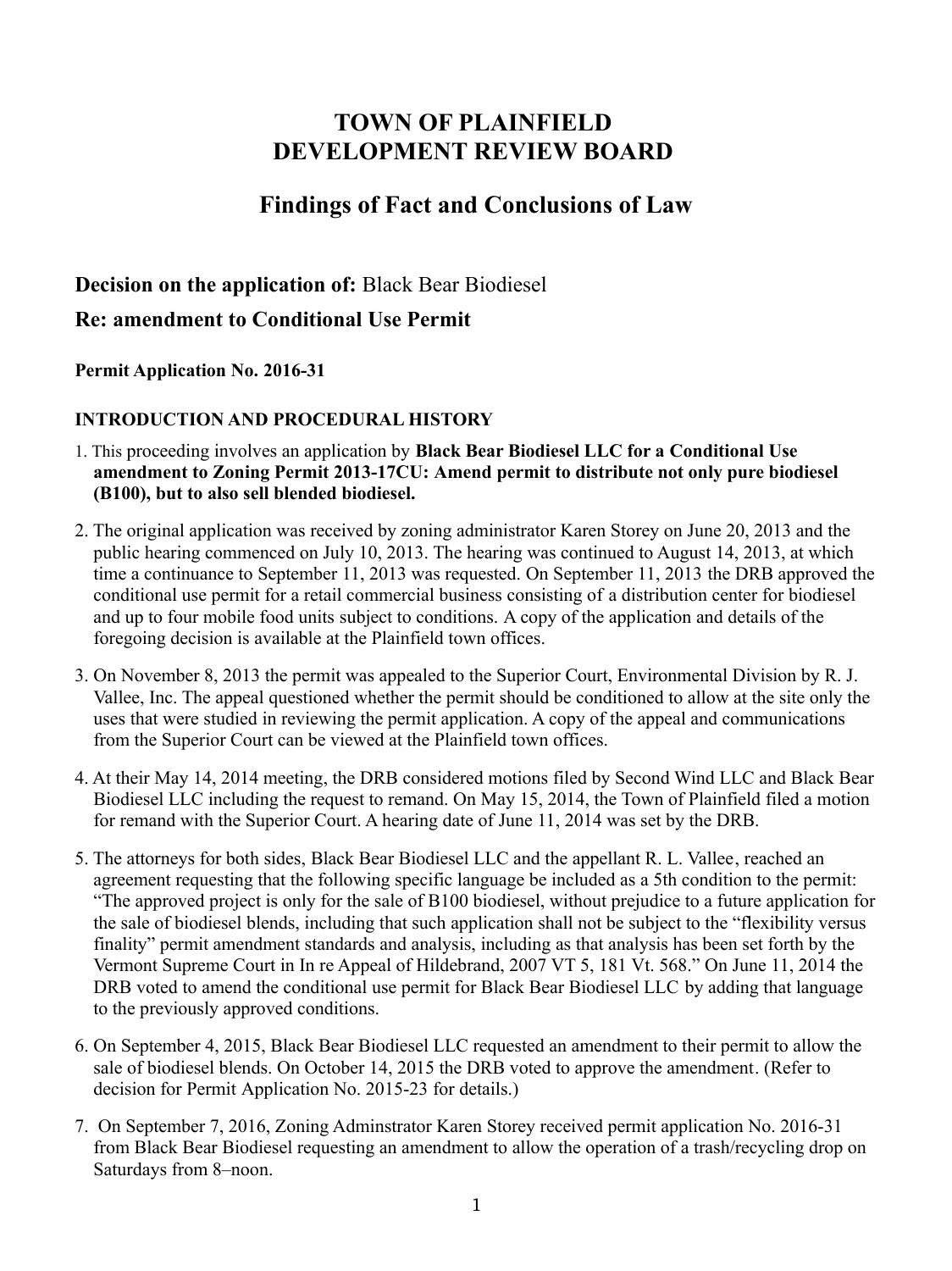- 8. On 9/22/16, notice of a public hearing was published in the *Times Argus*. On 9/24/16, notice of a public hearing was posted at the following three locations: Plainfield Town Offices, Plainfield Post Office and Plainfield Co-op
- 9. On 9/22/16, a copy of the notice of a public hearing was mailed to the following interested parties or owners of properties adjoining the property subject to the application:

| Toni Campbell                                              | David Spidle       | <b>Shannon Spidle</b> | Claire Dumas         |
|------------------------------------------------------------|--------------------|-----------------------|----------------------|
| Michael J. Palumbo                                         | R. L. Vallee, Inc. | Patricia Scannell     | <b>Scott Stewart</b> |
| Telephone Operating Company of Vt/Fairpoint Communications |                    |                       |                      |

10. Present at the hearing were the following members of the development review board [DRB]: Chair Janice Walrafen, Rob Bridges, and Neil Hogan

Also present were Zoning Administrator Karen Storey and minutes recorder Cindy Wyckoff.

11. The following persons were present at the hearing and requested status as interested persons under 24 V.S.A. § 4465(b): Heather Grant Jim Malloy Willy Pacheco

### **FINDINGS**

Based on the application, testimony, exhibits, and other evidence the development review board makes the following findings:

- 1. Applicant Jim Malloy, DBA Black Bear Biodiesel, asks to amend the conditions on his permit to allow the operation of a trash, recycling and compost drop service on the site on Saturday .
- 2. The previous permit issued to Black Bear Biodiesel requires a permit amendment for any change in activities on the site.
- 3. Heather Grant already operates a trash and recycling drop in East Montpelier and wanted to add a location in Plainfield. She received permission from the selectboard to have the drop at the Park & Ride lot, but would prefer the higher visibility on Rt. 2 at the Black Bear Biodiesel location.
- 4. Jim Malloy believes that this service will benefit the community.
- 5. The drop will be located on the west side of the lot and traffic flow should go around the back of the building the same way as fuel customers.
- 6. Willy Pacheco, the property manager for the apartments on the R.L. Vallee property, does not anticipate problems with the trash and recycling drop operating next door.